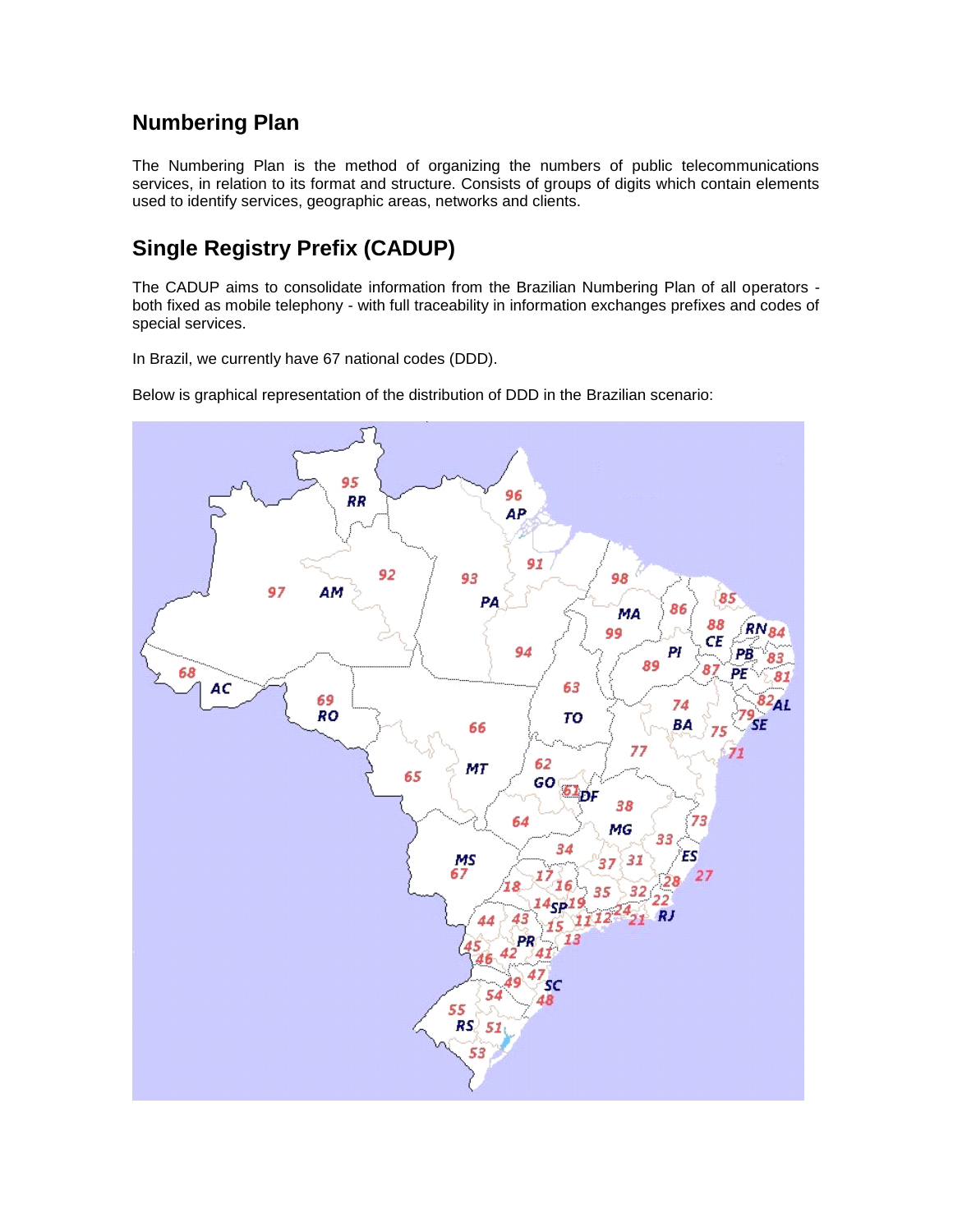## **Format and Structure of the number**

Currently, the basic rule for the formation of the numbering plan of the mobile system has the following structure:

DDD + PREFIX + SUFFIX - composed of 10 or 11 digits, depending on the region. **Example of a complete number:** 5181174578 ou 11991051035

- DDD: identifies the region, consisting of 2 digits. Example: 11 or 51
- PREFIX: identifies the carrier (+ DDD), formed by four or five digits, depending on the region. **Example:** 8117 or 99105
- SUFFIX: final complement number consisting of 4 digits. **Example:** 1035

**Note:** PREFIXES with 5 digits, was a necessity before the large increase in requests for telephony numbers, to solve the problem it was adopted the addition of the ninth digit DDD +  $X$  + PREFIX + SUFFIX. The Chosen digit was the number 9. **Example:** 22**9**91051035

However, not all regions of Brazil will adopt this solution immediately, the following table shows the schedule of implementation of the ninth digit to mobile phones across the country. DDD's where it has been implemented is in **blue** below:

| Deadline                               | <b>National Codes (DDD)</b>                                                                |
|----------------------------------------|--------------------------------------------------------------------------------------------|
| July 29, 2012                          | 11                                                                                         |
| <b>August 25, 2013</b>                 | 12, 13, 14, 15, 16, 17, 18 e 19                                                            |
| October 27, 2013   21, 22, 24, 27 e 28 |                                                                                            |
| November 2, 2014                       | 91, 92, 93, 94, 95, 96, 97, 98 e 99                                                        |
| December 31, 2015                      | 31, 32, 33, 34, 35, 37, 38, 71, 73, 74, 75, 77, 79, 81, 82, 83, 84, 85, 86,<br>87, 88 e 89 |
| December 31, 2016                      | 41, 42, 43, 44, 45, 46, 47, 48, 49, 51, 53, 54, 55, 61, 62, 63, 64, 65, 66,<br>67,68 e 69  |

## **Identification of the telephone operator by prefixing**

The operator of a mobile can be identified by the first two digits of your PREFIX. The general rule is as follows: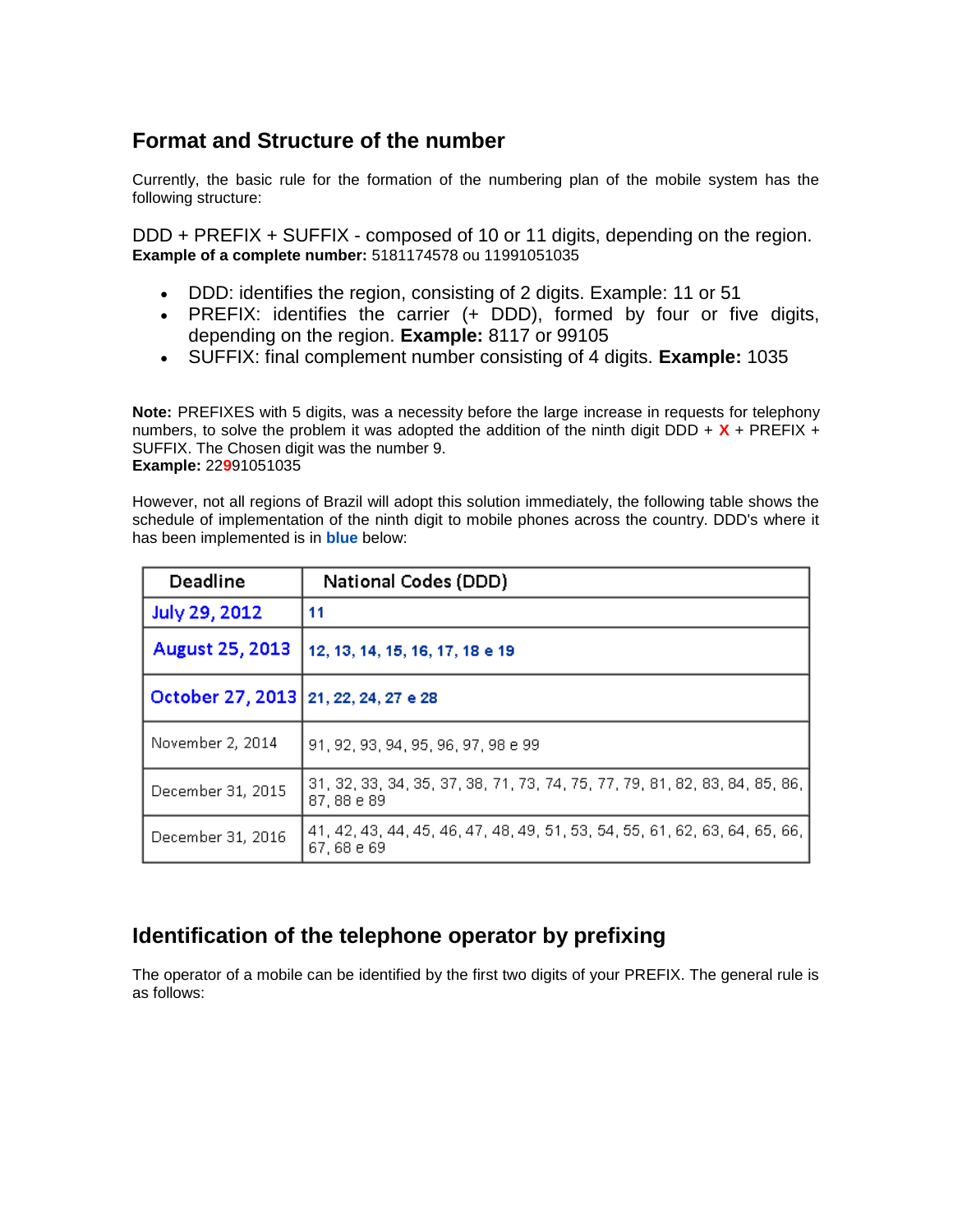| Band A | 96 a 99 |  |
|--------|---------|--|
| Band B | 91 a 94 |  |
| Band D | 8       |  |
| Band E | 8       |  |
| Band L | 8       |  |

The carrier uses the Nextel series started with the prefix 7. The carrier Vivo in São Paulo is also using the 7 series (71-74). The 95 series is being used by the carrier Vivo in São Paulo and Rio de Janeiro and the carrier Claro in the Federal District. (Marked with \* in the table below).

| State (DDD)            | Band A (96 a 99) | Band B (91 a 94) | Band $D(8)$   | Band $E(8)$            |
|------------------------|------------------|------------------|---------------|------------------------|
| RJ, ES (21 a 28)       | Vivo             | Claro            |               | TIM 80 a 83            |
| Amazônia (91 a 99)     | Amazônia Celular | Vivo             |               |                        |
| MG (31 a 38)           | Telemig Celular  | <b>TIM</b>       | Oi 87 a 88    | Claro 81 a 84          |
| BA, SE (71 a 79)       | Vivo             | <b>TIM</b>       |               | Claro 81 a 83          |
| Nordeste (81 a 89)     | <b>TIM</b>       | Claro            |               | Vivo                   |
| PR, SC (41 a 49)       | <b>TIM</b>       | Vivo             | Claro 87 a 88 |                        |
| RS (51 a 55)           | Vivo.            | Claro            | TIM 81 a 82   | Brasil Telecom 84 a 85 |
| Centro Oeste (61 a 69) |                  |                  |               |                        |
| SP (11 a 19)           | Vivo*            | Claro*           | TIM 81 a 87   | Οi                     |

#### **Carrier by area and Band**

#### **Special cases of operators**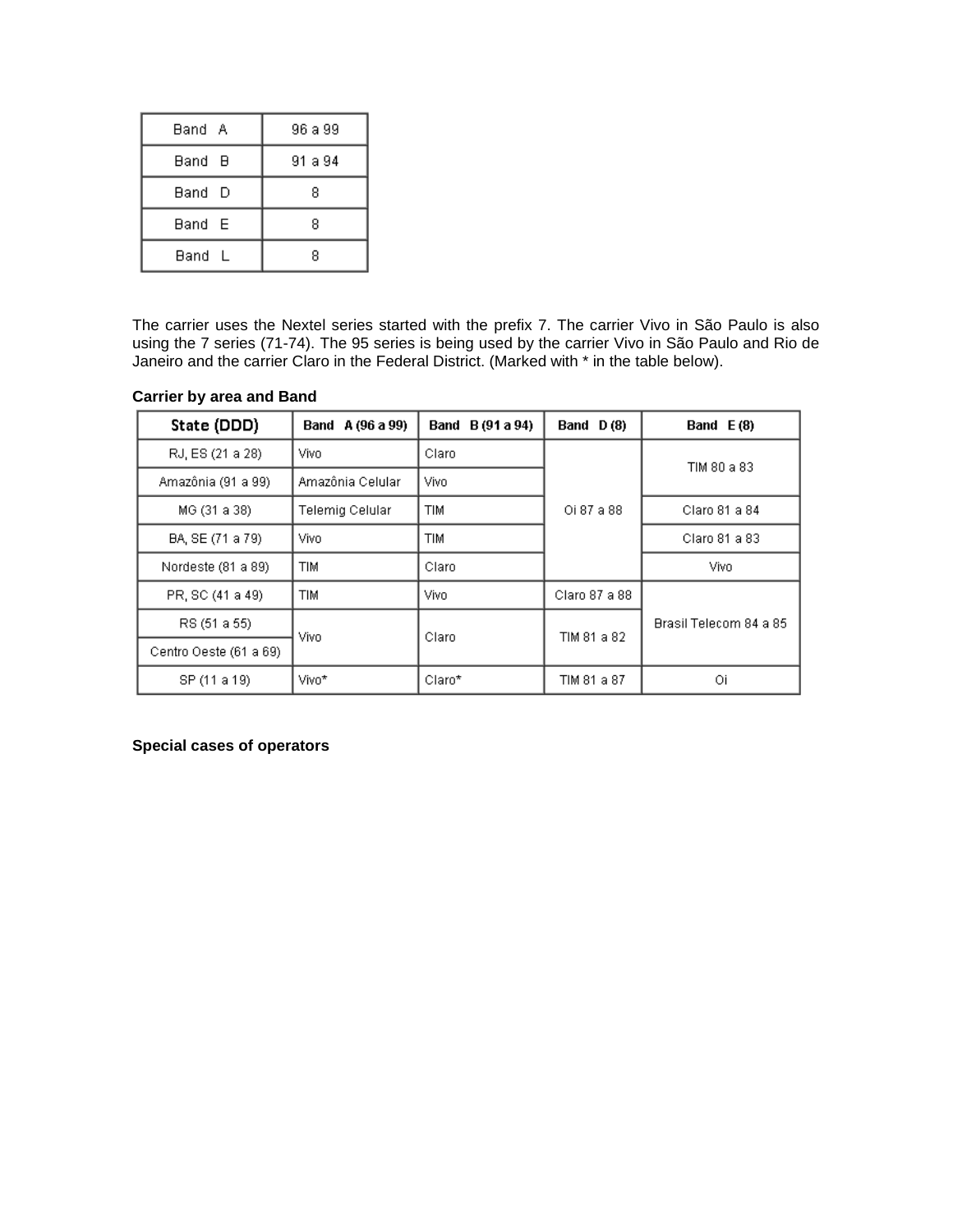| Carrier    | <b>Cities</b>                                                                                                                                                                                           |  |
|------------|---------------------------------------------------------------------------------------------------------------------------------------------------------------------------------------------------------|--|
| <b>TIM</b> | \$ão Paulo (6340-6369, 7011-7051 and 7950-7967)<br>Pelotas and RGS region. (9911-9939)<br>Londrina and Tamarana, PR, area 43 (81)<br>Northeast (8719-8721 and 88)                                       |  |
| Claro      | São Paulo (6310-6339, 6589-6599, 7052-7062, 76, 8800-8899, 89, 91, 92, 93 and 94)<br>Rio de Janeiro (74, 75 and 76)<br>Midwest (9551-9559 and 9981-9989)<br>Amazônia (84)                               |  |
| Vivo       | \$ão Paulo (6057-6060, 6193-6199, 6370-6499, 7099, 71, 72, 73, 74, 75, 95)<br>Rio de Janeiro (71, 72 and 95)<br>RGS (95)<br>Northeast (8100-82000)                                                      |  |
| Οi         | \$ão Paulo (6100-6193, 6299, 65, 6651-6799, 68, 6999, 7971-7999, and 8814-8899 80)<br>Rio de Janeiro (84, 85, 86 and 89)<br>Minas Gerais (85, 86 and 89)<br>Northeast (84, 85 and 86)<br>BA and SE (86) |  |
| <b>BrT</b> | Midwest (86)                                                                                                                                                                                            |  |
| Algar      | Minas Gerais (96, 9960-9979 and 9991-9999)<br>São Paulo (99, where Vivo is not)<br>Midwest (99, where Vivo is not)                                                                                      |  |
| Sercomtel  | Londrina and Tamarana, PR (9941-9998)                                                                                                                                                                   |  |
| Unicel     | São Paulo (7900-7949)                                                                                                                                                                                   |  |

#### **File Structure - systemic integration**

Will be developed by Tellfree a file structure to facilitate integration between different systems available to combine between the parties involved, but initially via FTP.

This file, contains information that labels a numbering to a telecommunications carrier, each line represents a bond.

The file consists of seven columns, separated by the " ; " below a short description:

column 1 - Nome da Prestadora = name that helps identify a carrier.

column 2 - CNPJ da Prestadora = code that uniquely identifies a carrier.

column 3 - Código Nacional = DDD is, identifies the region.

column 4 - Prefixo = identifies the carrier (+ DDD).

column  $5$  - Faixa Inicial = initial range that can vary the suffix.

column  $6$  - Faixa Final = the final range that can vary the suffix.

column 7 - Status = identifies whether the record is active.

**Example of layout:**